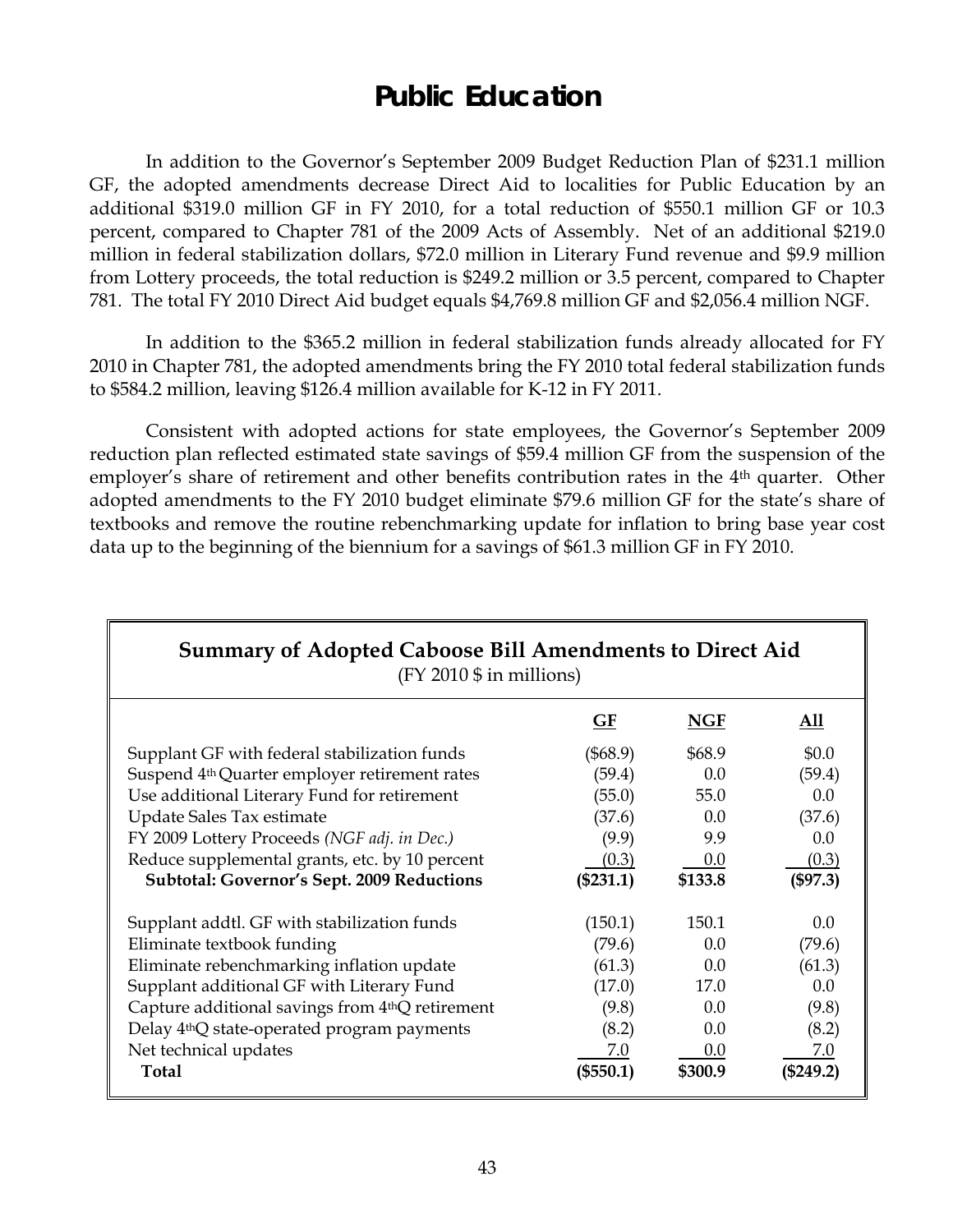The adopted 2010-12 biennial budget for Direct Aid to Public Education results in a net general fund decrease of \$997.5 million, comprised of \$392.9 million as proposed in the introduced budget, plus an additional net \$258.8 million in reductions as well as savings of \$345.8 million from lower benefits contribution rates. The Direct Aid budget equals \$4,739.3 million GF and \$1,540.4 million NGF for FY 2011 and \$4,903.1 million GF and \$1,400.6 million NGF for FY 2012.

The adopted actions include a net biennial increase of \$273.3 million GF for technical rebenchmarking updates, \$203.6 million GF for the FY 2011 update of the Composite Index and for "hold-harmless" funding, and debt service funding to restore the VPSA technology equipment grants program in both years.

| <b>Summary of Adopted Actions for Direct Aid to Public Education</b><br>FY 2010-12<br>(GF \$ in millions) |                |             |              |  |
|-----------------------------------------------------------------------------------------------------------|----------------|-------------|--------------|--|
|                                                                                                           | <b>FY 2011</b> | FY 2012     | <b>Total</b> |  |
| Rebenchmarking                                                                                            | \$113.9        | \$159.4     | \$273.3      |  |
| National Board Certification bonuses for teachers                                                         | 0.5            | 0.5         | 1.0          |  |
| Reduce supplemental grants, etc. by 15 percent                                                            | (0.4)          | (0.5)       | (0.9)        |  |
| Savings due to MH closures (See below.); 4th Qtr delay                                                    | (1.9)          | (2.4)       | (4.3)        |  |
| Eliminate rebenchmarking inflation update                                                                 | (4.7)          | (4.7)       | (9.5)        |  |
| Literary Fund, incl. ending VPSA grants (See below.)                                                      | (2.0)          | (15.0)      | (17.0)       |  |
| Delay Composite Index rebenchmarking (See below.)                                                         | (29.5)         | 0.0         | (29.5)       |  |
| Distribute Central Appropriations amounts                                                                 | (18.2)         | (18.2)      | (36.4)       |  |
| Supplant GF with remaining stabilization funds                                                            | (126.4)        | 0.0         | (126.4)      |  |
| Eliminate certain school expenditures from SOQ                                                            | (87.0)         | (87.3)      | (174.3)      |  |
| Fund health care based on actual participation                                                            | (134.2)        | (135.0)     | (269.2)      |  |
| Subtotal (as of the Introduced Budget)                                                                    | (\$289.8)      | (\$103.1)   | (\$392.9)    |  |
| Update Composite Index and hold-harmless                                                                  | \$146.0        | \$57.6      | \$203.6      |  |
| Restore SOP at Staunton                                                                                   | 1.4            | 1.9         | 3.4          |  |
| New Governor's School                                                                                     | 0.2            | 0.3         | 0.5          |  |
| Literary Fund: Balances, Debt Serv., & Speeding Fines                                                     | (16.6)         | 9.8         | (6.8)        |  |
| Reduce Project Discovery                                                                                  | (0.1)          | (0.1)       | (0.2)        |  |
| Extend school bus replacement cycle                                                                       | (9.8)          | (9.6)       | (19.4)       |  |
| Update federal deduct percentage                                                                          | (17.0)         | (17.0)      | (34.0)       |  |
| Reduce textbook funding                                                                                   | (15.6)         | (18.5)      | (34.1)       |  |
| <b>Technical corrections</b>                                                                              | (29.4)         | (29.6)      | (59.0)       |  |
| Eliminate additional school expenditures from SOQ                                                         | (34.7)         | (34.8)      | (69.5)       |  |
| Include \$0 values in LWA calculation                                                                     | (39.2)         | (39.5)      | (78.7)       |  |
| Changes to Lottery-funded programs                                                                        | (87.3)         | (77.5)      | (164.8)      |  |
| Benefit contribution rates for VRS, Grp. Life, & RHCC                                                     | (189.0)        | (156.8)     | (345.8)      |  |
| Subtotal (additional actions)                                                                             | $(\$291.1)$    | (\$313.9)   | (\$605.0)    |  |
| <b>TOTAL</b>                                                                                              | (\$580.9)      | $(\$417.0)$ | (\$997.5)    |  |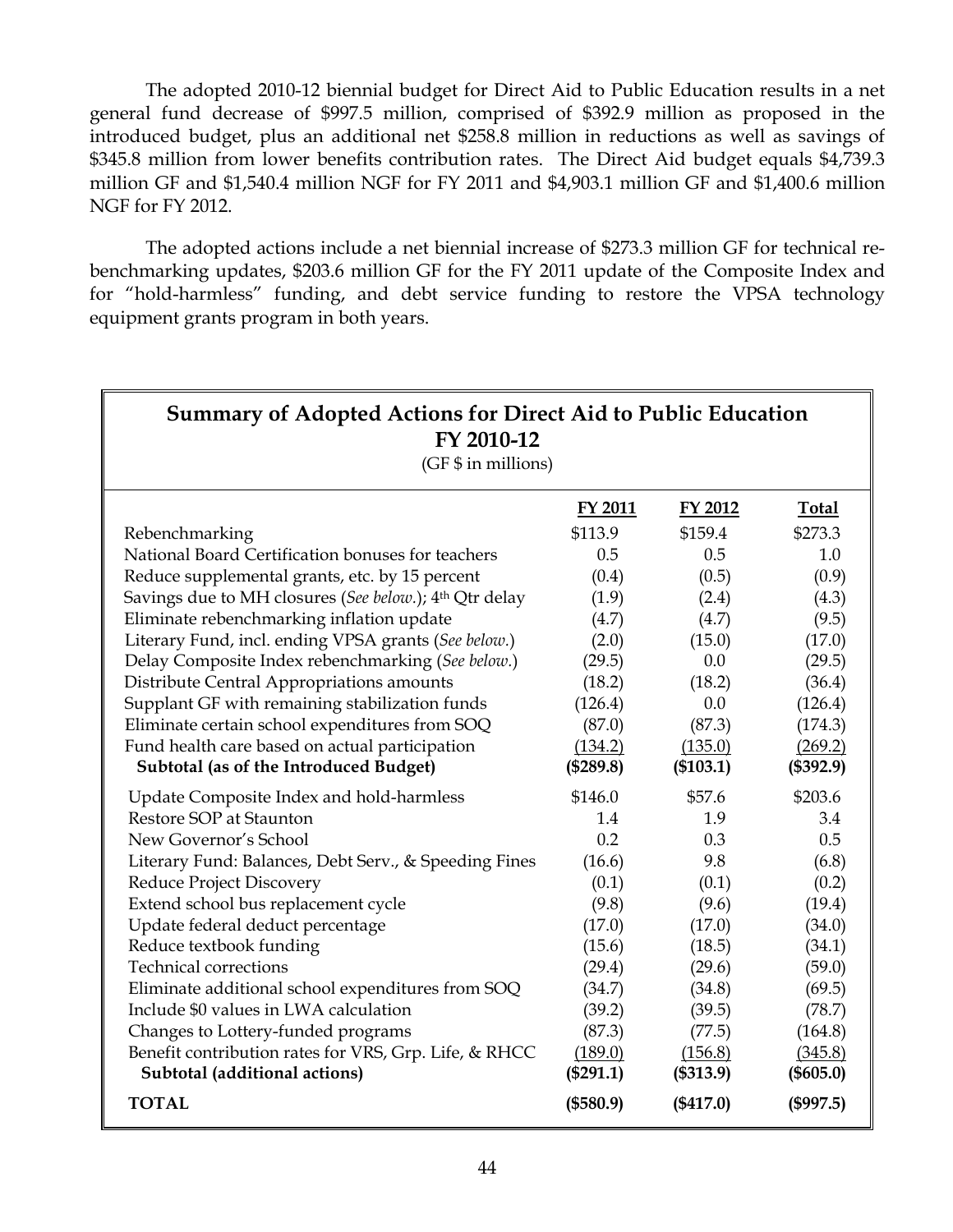Reductions include continuing the FY 2010 elimination of the rebenchmarking inflation update for biennial savings of \$9.5 million GF, state savings of \$243.8 million GF due to eliminating certain school expenditures from SOQ Basic Aid calculations, \$269.2 million GF by funding health care premiums based on statewide actual participation rates, \$59.0 million GF due to four technical corrections, and \$164.8 million GF related to changes in Lottery-funded programs.

# **HB29 (Chapter 872)**

# • **Direct Aid to Public Education**

- − *A listing, by locality, of the estimated funding for FY 2010 Direct Aid to Public Education is included as Appendix A.*
- − *Governor's September 2009 Budget Reductions.* 
	- *Supplant GF with Stabilization Dollars.* Reduces funds by \$68.9 million GF, which is supplanted with a like amount of federal stabilization funds. This action accelerates to FY 2010 federal funds that would otherwise be available for use in FY 2011. (In Chapter 781, \$365.2 million in federal stabilization funds were allocated to backfill 86 percent of certain reductions, including those from a cap on funding for support positions.)
	- *Suspension of 4th Quarter Retirement and Other Benefits Rates.* Saves \$59.4 million GF by eliminating the FY 2010 4<sup>th</sup> quarter payments of the employer's share of Virginia Retirement System, Group Life, and Retiree Health Care Credit Rates. Likewise, the estimated local savings will be about \$140 million.
	- *Use Additional Literary Fund Revenue for Retirement.* Supplants \$55.0 million GF by using additional Literary Fund revenue (\$30.0 million in excess balances from last year, \$15.0 million in special unclaimed property actions from the remittance of unclaimed stock holdings, and a \$10.0 million increase in the forecast) for retirement costs.
	- *Revised Sales Tax Forecast (August 2009).* Reduces funding by a net \$37.6 million GF due to the Basic Aid offset from the downward revision in the Sales Tax forecast. The revised forecast for the 1 1/8 cent dedicated to Public Education is estimated to decrease by about \$85.3 million, of which \$47.7 million is offset by the required Basic Aid backfill.
	- *FY 2009 Lottery Proceeds.* Reduces general funds by \$9.9 million by reassigning the academic year portion of the Governor's Schools funding to the Lottery Service Area, while transferring School Breakfast back to the incentive accounts funding, due to the availability of \$9.9 million in Lottery Proceeds from FY 2009.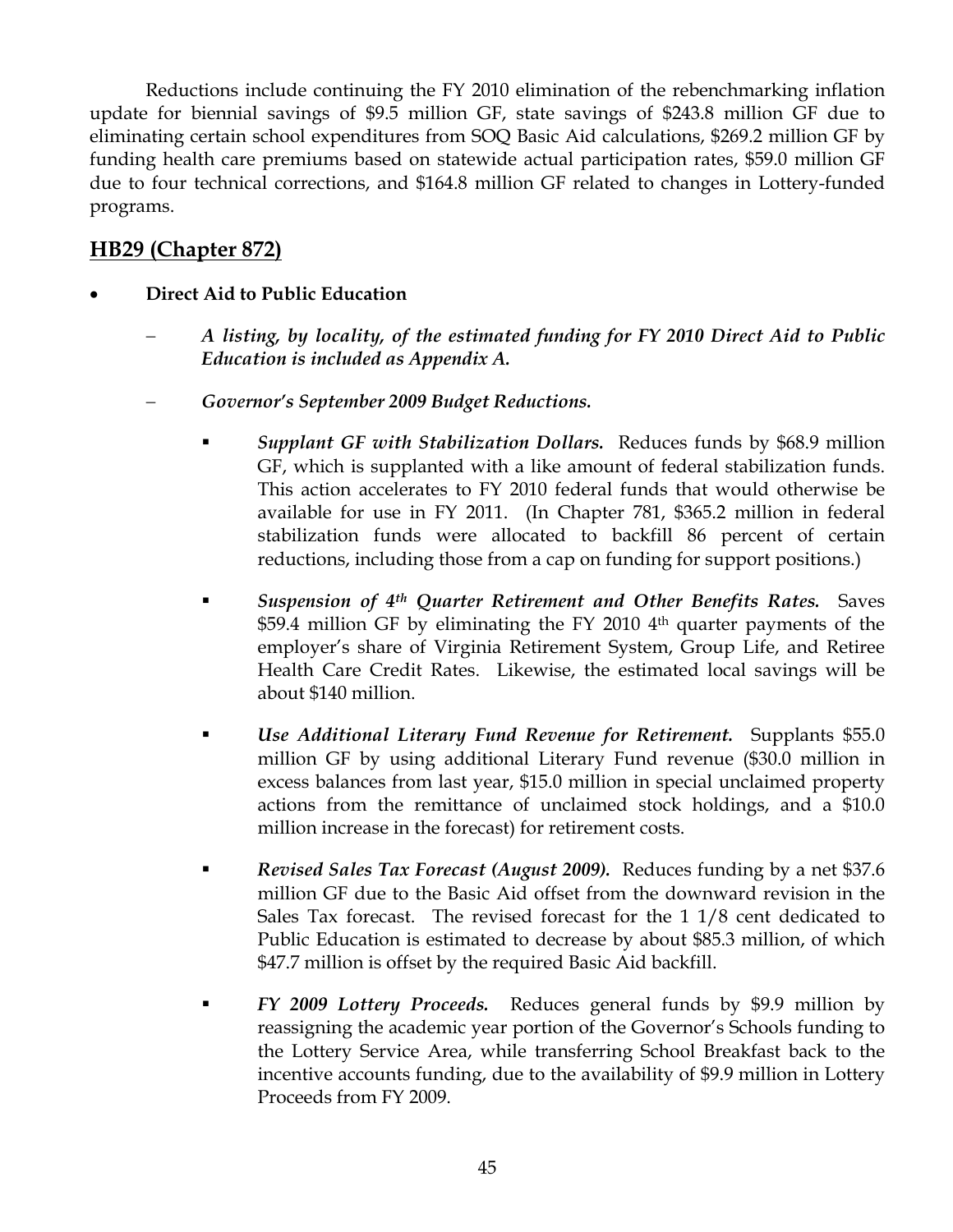- *Grants to Supplemental Progams.* Saves \$221,773 GF by reducing grants to the following supplemental programs by 10 percent each: Project Discovery, Jobs for Virginia Graduates, Career and Technical Education Resource Center, Great Aspirations Scholarship Program, Southwest Virginia Public Education Consortium, Van Gogh Outreach Program, Southside Virginia Technology Consortium, and Virginia Career Education Foundation.
- *Other 10 Percent Reductions.* Saves \$37,500 GF by reducing support for the Clinical Faculty program that assists pre-service teachers and beginning teachers in making a successful transition to full-time teaching; \$32,939 GF by reducing funding for the Career Switcher Mentoring grants to school divisions that employ mentor teachers for new teachers entering the profession through the alternative route to licensure; and \$4,750 GF by reducing support for the Virginia Technology Alliance that provides teacher training opportunities in the effective use of educational technologies used in adult education and literary programs.
- − *Supplant Additional K-12 GF with Stabilization Dollars.* Since the Governor's September 2009 reductions to Higher Education in the waiver request would not meet the federal maintenance-of-effort requirements, the adopted amendments essentially switch the GF reductions and allocations of stabilization funds in Higher Education, and instead allocate an additional \$150.1 million of federal stabilization dollars to K-12 in FY 2010, which is offset by a like amount of general fund reductions in K-12.

In addition to the \$365.2 million federal stabilization funds allocated in Chapter 781 to help back-fill certain reductions, and the \$68.9 million proposed in September, the additional adopted amendment of \$150.1 million brings the FY 2010 total federal stabilization funds for K-12 to \$584.2 million, leaving a remaining amount for K-12 in FY 2011 of \$126.4 million.

− *Eliminate Textbook Funding for the Current Year.* Saves \$79.6 million GF by eliminating state support for textbooks. Since payments have already been made to school divisions through December 16, 2009, such payments would be deducted from the remaining Basic Aid payments.

Language encourages localities and school divisions to use all or a portion of the estimated \$140.0 million in local savings from the suspension of the  $4<sup>th</sup>$  quarter retirement and benefits rates to purchase textbooks and instructional materials.

Language in HB 30 (Chapter 874) directs the Department of Education to use the higher of the FY 2009 or FY 2010 division-level textbook per pupil amount for purposes of calculating the 2012-14 biennium rebenchmarking.

− *Eliminate Rebenchmarking Inflation Update for Nonpersonnel Costs.* Saves \$61.3 million GF in FY 2010 by proposing to eliminate the routine rebenchmarking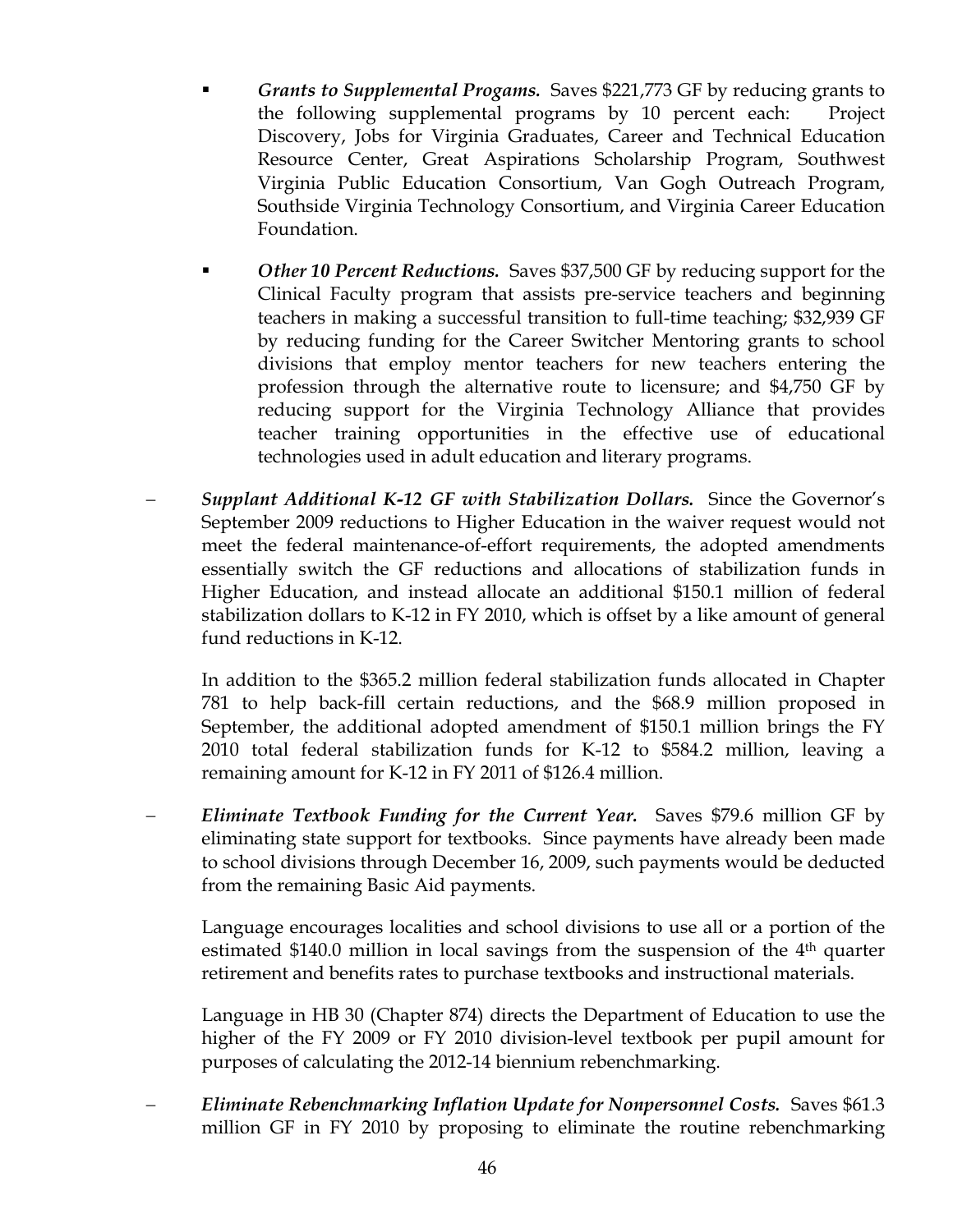update of inflation to bring base year cost data up to the beginning of the biennium.

- − *Supplant Additional GF with Literary Fund.* In addition to the \$55.0 million proposed in the Governor's September 2009 plan, the adopted budget reduces funding by an additional \$17.0 million GF by using additional Literary Fund revenue for retirement costs.
- − *Capture Additional Savings from 4th Quarter Retirement Action.* Captures an additional \$9.8 million GF, beyond the \$59.4 million GF amount as estimated under the Governor's September 2009 reduction plan, from the suspension of the 4th quarter employers' share of retirement and benefits contributions.
- − *Delay 4th Quarter Payments for State Operated Educational Programs.* Saves \$8.2 million GF by delaying the 4<sup>th</sup> quarter payments to school divisions that operate "state operated programs" to the first quarter of the FY 2011. Currently the payments are made on an estimated basis in June of each fiscal year.
- − *Technical Updates.* Adds \$14.5 million GF due to an increase in the unadjusted enrollment forecast of 1,806 students, for a total of 1,205,344 students; adds \$391,860 to address a correction to the 2008 triennial census count data from Dinwiddie and Greene; captures savings of \$3.1 million in remedial summer school costs and \$2.9 million in English as a Second Language costs based on actual enrollments; and captures savings of \$1.9 million in various incentive and categorical accounts based on actual usage and enrollment data.

In addition, technical updates to the Lottery-funded programs result in savings that are added into the balancer account for "Support for School Construction, Operating Costs, and Textbooks", bringing the total up from \$60.8 million in Chapter 781 to \$72.4 million for FY 2010.

*Carry Over Language Continued.* Allows localities to carryover into FY 2011 any remaining state fund balances available.

# • **Department of Education**

- − *Governor's September 2009 Budget Reductions.* Saves \$3.0 million GF in FY 2010.
	- *Revert Balances.* Captures balances of \$1.2 million GF from FY 2009.
	- *Hold Classified Positions Vacant.* Captures savings of \$544,927 GF by holding 5 positions vacant.
	- *Fund with NGFs.* Captures savings of \$456,188 GF by funding the Partnership for Achieving Successful Schools (PASS) initiative with nongeneral fund resources; \$300,000 by funding academic reviews with federal funds; and \$134,017 GF by funding 5 wage positions with nongeneral funds.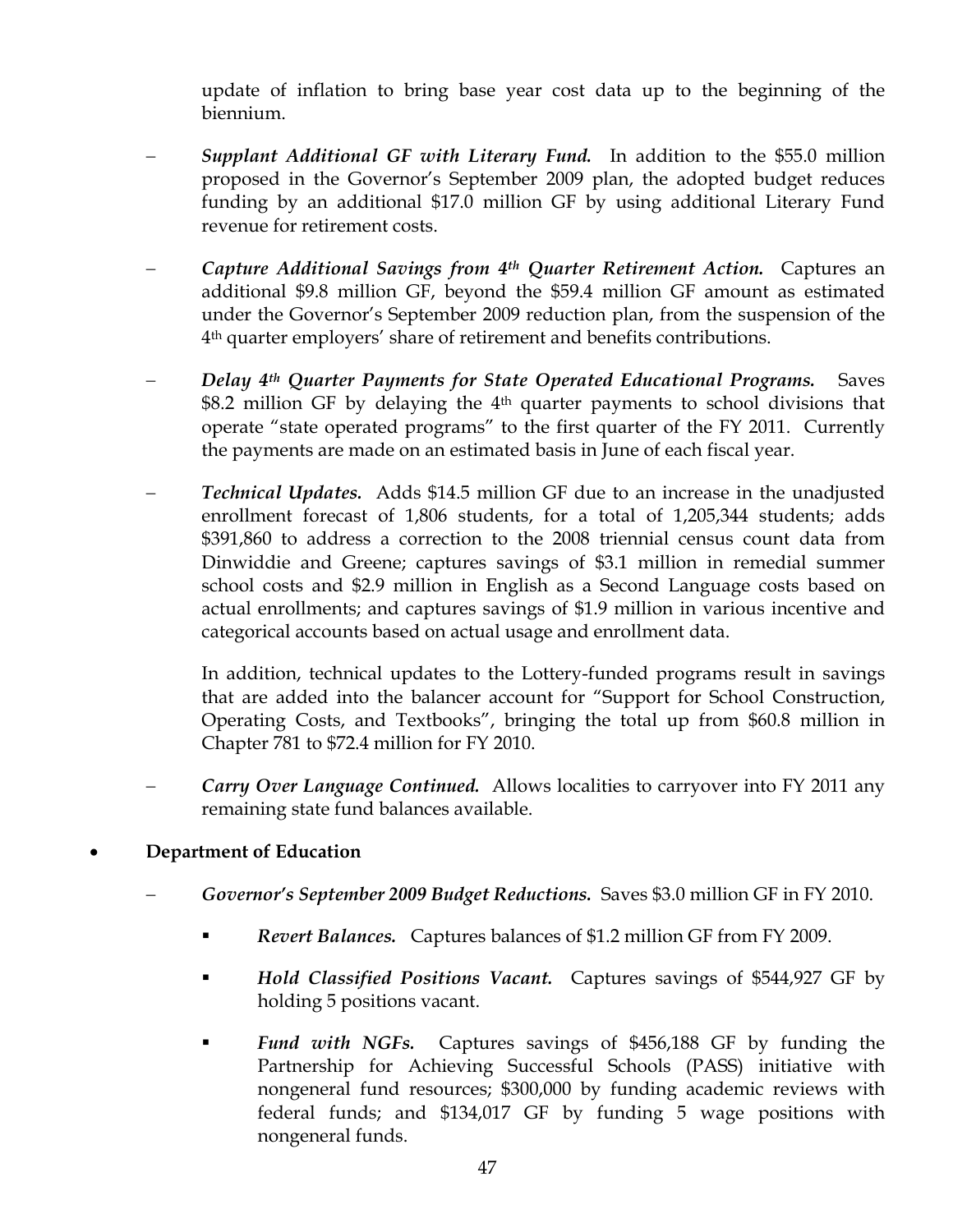- *Reduce Project Graduation On-Line Tutorials in Reading and Algebra.* Captures savings of \$168,210 GF.
- *Reduce Rent, Postage, Supplies, Printing, and other Nonpersonnel Services.* Captures savings of \$100,000 GF.
- *Eliminate Wage and Classified Positions.* Captures savings of \$62,918 by laying off 1 classified position and \$27,710 GF by eliminating 1 wage position.

#### • **Virginia School for the Deaf and Blind**

- − *Governor's September 2009 Budget Reductions at Staunton.* Saves \$1.0 million GF in FY 2010.
	- *Revert Balances.* Captures balances of \$499,977 GF from FY 2009.
	- *Reduce Hourly Staff and Increase Price for Staff Meal Tickets.* Reduces funding by \$499,977 GF in FY 2010 by decreasing the number of hourly staff for housekeeping, interpreting, campus safety, residential advisors, bus assistants, behavior assistants, and food staff and increases the price for staff meal tickets.
- − *Security at Hampton.* Adds \$50,000 GF in FY 2010 for campus security to prevent theft and vandalism at the closed facility.
- *Revert Cash Balance and Revenue From Leased Space at Hampton.* Transfers \$353,026 NGF balances from FY 2009 to the general fund and deposits projected revenue of \$27,726 from the City of Hampton for leased space at the campus.

# **HB30 (Chapter 874)**

- **Secretary of Education** 
	- *Public Broadcasting.* Reduces funding for community service grants to public television stations by \$730,073 GF each year, an additional 15 percent reduction from the introduced budget.
	- − *Distribute Fall 2008 Budget Reductions.* Reduces funding by \$42,103 GF each year and 1 position by adjusting the agency's budget to reflect amounts which had previously been reflected in Item 54.05 within the Executive Agency of Chapter 872.
	- − *Distribute Central Appropriations Amounts to Agency Budget.* Reduces funding by \$7,959 GF each year by adjusting the agency budget to reflect previously approved management savings.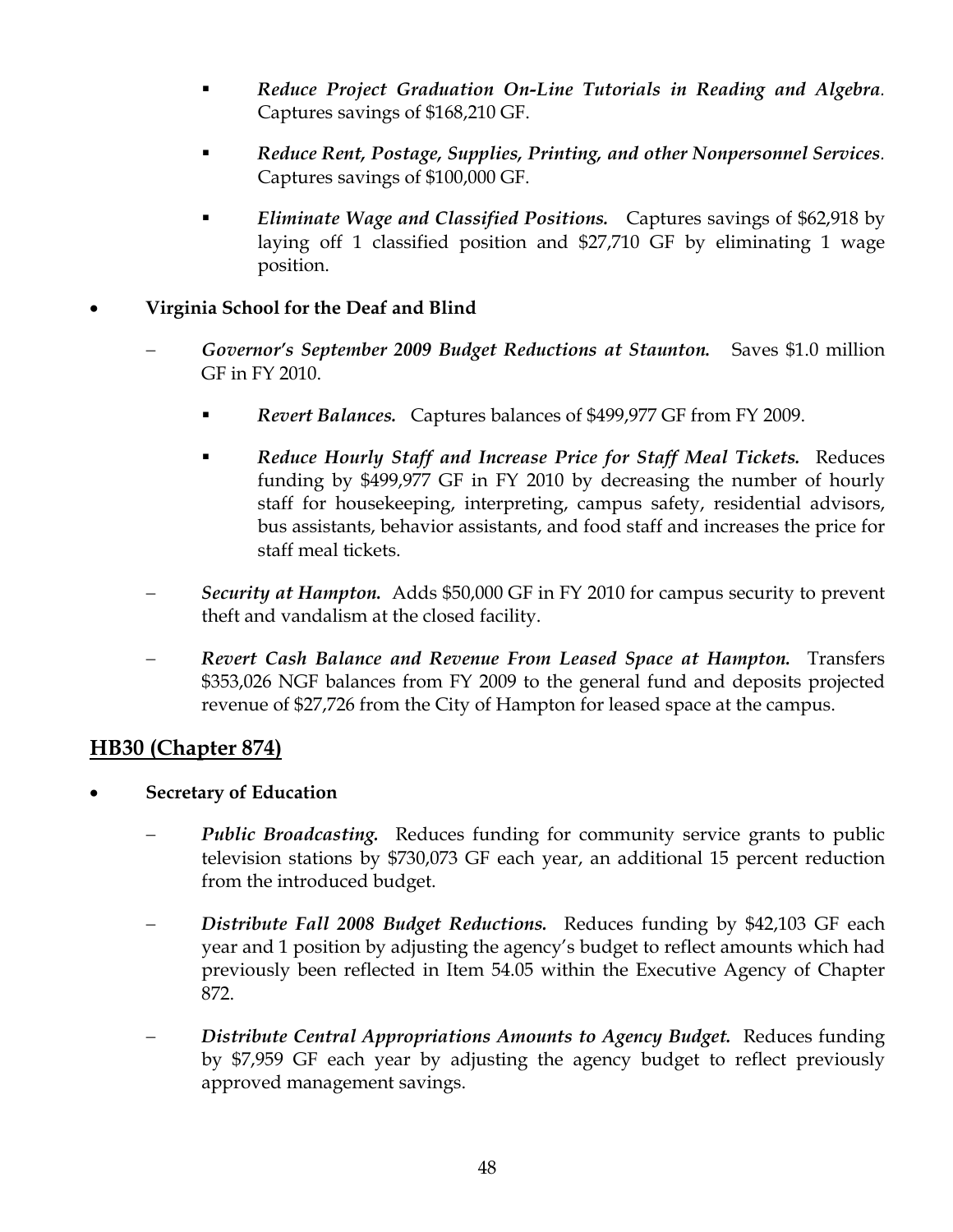#### • **Direct Aid to Public Education**

- − *Listings, by locality, of the estimated funding for FY 2011 and FY 2012 Direct Aid to Public Education are included as Appendix A and B, respectively.*
- *State's Share of Biennial Technical Rebenchmarking. Technical updates as of July* 2009 added \$59.7 million GF in FY 2011 and \$78.9 million GF in FY 2012. In addition, the following subsequent updates were made: an additional \$45.5 million GF in FY 2011 and \$45.7 million GF in FY 2012 for updated funded fringe benefits rates; an additional \$32.7 million GF in FY 2011 and \$39.0 million GF in FY 2012 for updates for the recalculation of the Composite Index; an additional \$845,217 GF in FY 2011 and \$4.8 million in FY 2012 for other updates; and a decrease of \$24.8 million GF in FY 2011 and \$9.0 million due to the updated sales tax revenue projections, for a grand total for rebenchmarking of \$113.9 million GF in FY 2011 and \$159.4 million GF in FY 2012.
	- *Projected Enrollments.* Reflects estimates of student enrollment projections based on March 31, 2009 Average Daily Membership (ADM) and September 30, 2009 Fall Membership student totals. Enrollment is estimated to total 1,214,133 in the unadjusted ADM in FY 2011, and 1,223,597 students in FY 2012; the increased ADM adds \$17.0 million and \$22.4 million, respectively.
	- *Funded Instructional Salaries.* Reflects updated funded salary levels from 2008-10 to 2010-12 due to base year (FY 2008) prevailing salaries. Additionally, since the state budget did not budget any salary adjustments in FY 2009 or FY 2010, and since the prevailing salaries reported by localities were actually less than the funded salaries in Chapter 781, the resulting funded salaries for elementary teachers decreased from \$44,337 to \$43,904. Likewise, the resulting funded salaries for secondary teachers decreased from \$46,230 to \$46,090.
	- *Health Care Premiums.* Reflects prevailing costs associated with the health care premium increasing from \$5,188 to \$5,793. *(Please see discussion below of a policy change to update based on actual statewide prevailing participation rates.)*
	- *Base Year Expenditures.* Reflects various adjustments including base year (FY 2008) expenditure data, updating of school-level enrollment configurations, and updated data for the 29.8 percent federal revenue deduction. *(Please see discussions below of an update to the percent federal revenue deduction and the inclusion of \$0 values in the calculation of Linear Weighted Average for support costs.)*
	- *Transportation Costs.* Reflects updated base year transportation cost data. *(Please see discussion below of a policy change to extend the school bus replacement cycle.)*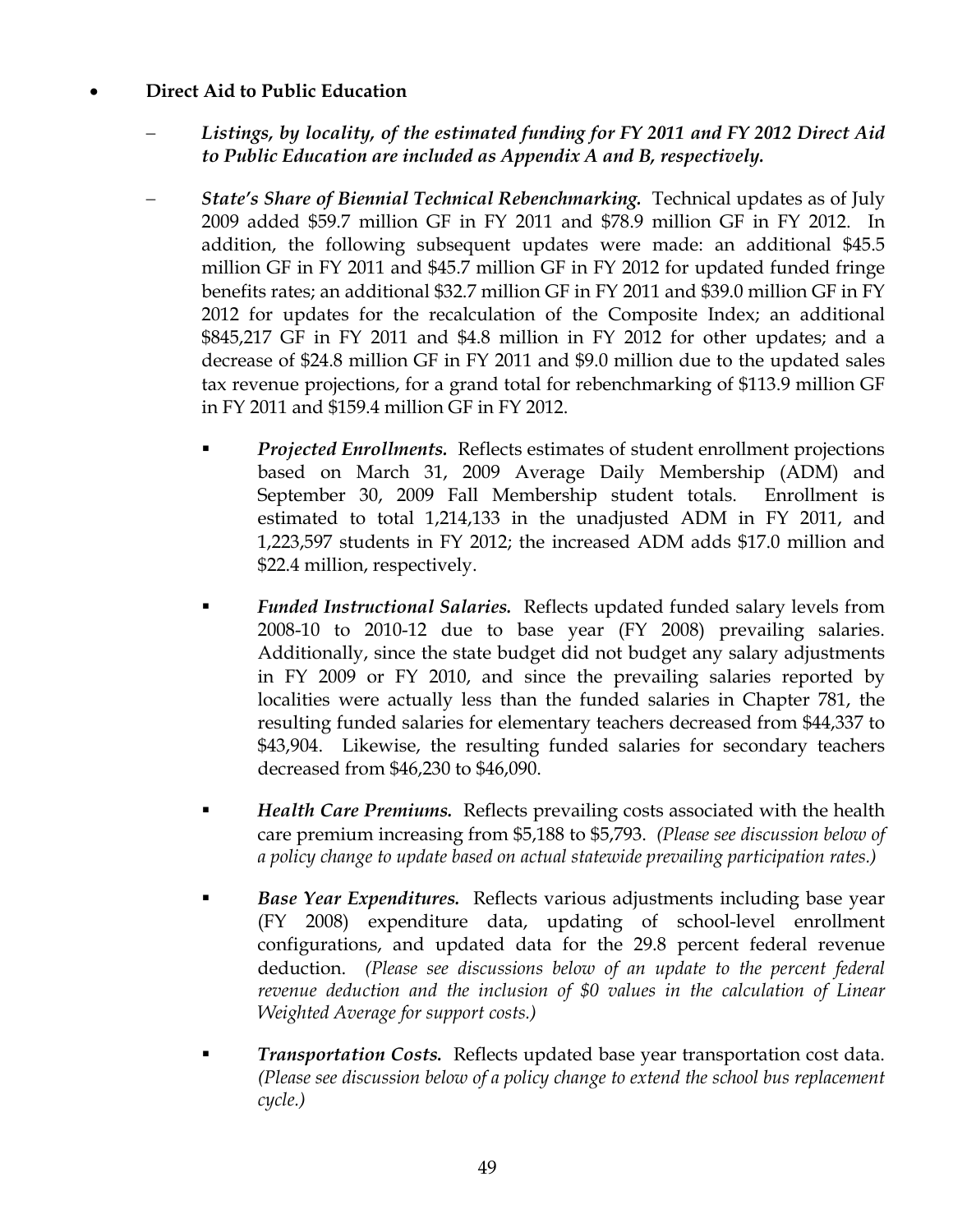- *Textbook Per Pupil Amount.* Reflects decreased per pupil prevailing textbook spending, as reported by localities, of \$75.55, compared with \$113.10 for 2008-10. *(Please see discussion below of lower textbook funding in FY 2011 and FY 2012.)*
- *Inflation Factors.* Reflects costs associated with inflation factors (unweighted) of 0.52 percent. *(Please see discussion below of a policy change to discontinue this update.)*
- *Incentive and Categorical Accounts.* Reflects various adjustments to incentive and categorical accounts that are linked to SOQ funding factors, such as ADM enrollment or Basic Aid per pupil cost. *(Please see discussion of policy changes to Lottery-funded programs below.)*
- *Funded Fringe Benefit Rates.* The original rebenchmarking figures reflect the following rate adjustments relative to rates funded in Chapter 781 for FY 2010: 10.49 percent for VRS, up from 8.81 percent; 1.01 percent for Retiree Health Care Credit, down from 1.04; and 0.33 percent for the employer's share of Group Life, up from 0.27 percent.

The adopted retirement contribution rates of 3.93 percent in FY 2011 and 5.16 percent in FY 2012 reflect funding the "normal" rate and the "normal" rate plus twenty percent of the unfunded actuarial liability, respectively.

 *Composite Index.* The elements used to calculate each school division's composite index of local ability-to-pay are updated from 2005 to 2007, the most current available at the time. The composite index measures local wealth through true value of real property (50 percent) adjusted gross income (40 percent) and retail sales tax collection (10 percent). The index is weighted two-thirds by ADM and one-third by population.

The revised index went up for 97 school divisions (i.e. primarily because local wealth increased more than the average change for the rest of the state, the locality is responsible for a larger percentage of SOQ costs); the composite index went down for 31 school divisions (decreasing the locality's share of SOQ costs), and the composite index was unchanged for the remainder.

- *Projected Sales Tax Revenue (November 2009)*. The sales tax revenues from the one cent portion and the additional one-eighth cent sales tax from the Public Education SOQ/Real Estate Property Tax Relief Fund that are dedicated for public education and distributed based on school-aged population are projected to decrease from \$1,135.2 million in Chapter 781 to \$1,078.8 million in FY 2011 and \$1,114.7 million in FY 2012.
- − *National Board Certification Bonuses.* Adds \$500,000 GF each year for an annual total of \$5.0 million for payments for teachers qualifying for the National Board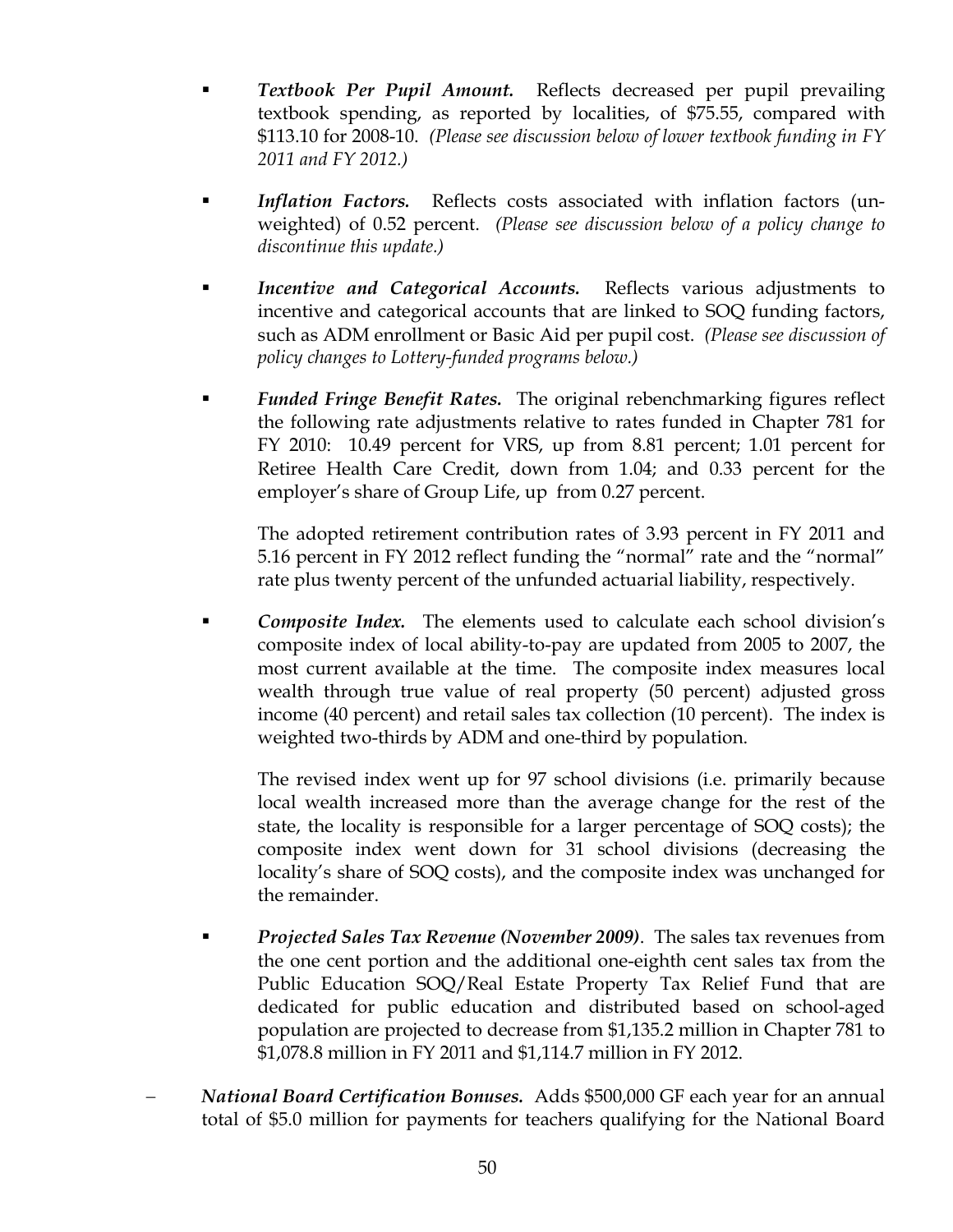Certification bonuses of \$5,000 as the initial year award and \$2,500 for each of the remaining nine years of the certification awarded. In FY 2011, 234 teachers are projected to receive the first year bonus and 1,463 teachers to receive the \$2,500 bonus. For FY 2012, 234 teachers are projected to receive first year bonuses and 1,841 teachers to receive the continuing bonus.

- − *New Governor's School at Innovation Park.* Adds \$161,360 GF the first year and \$325,316 GF the second year for the state's share of per pupil funding for the new Governor's School at Innovation Park, a regional academic year Governor's School to serve the projected enrollment of students from Manassas Park City, Manassas City, and Prince William County.
- − *Governor's September 2009 Reductions to Supplemental Programs.* Saves \$332,659 GF each year by reducing grants to the following supplemental programs by 15 percent each (up from 10 percent in FY 2010): Project Discovery, Jobs for Virginia Graduates, Career and Technical Education Resource Center, Great Aspirations Scholarship Program, Southwest Virginia Public Education Consortium, Van Gogh Outreach Program, Southside Virginia Technology Consortium, and Virginia Career Education Foundation. Also saves \$56,250 GF by reducing support by 15 percent for the Clinical Faculty program; \$49,409 GF each year by reducing funding by 15 percent for the Career Switcher Mentor; and \$7,125 GF by reducing support by 15 percent for the Virginia Technology Alliance.

In addition, funding for Project Discovery was reduced by \$76,500 GF each year, an additional 10 percent reduction for a total reduction of 25 percent: remaining one of the largest funded supplemental initiatives in Direct Aid.

− *State Operated Programs.* The adopted budget restores funding of \$1.4 million GF the first year and \$1.9 million GF the second year for costs for the state operated education program at the Commonwealth Center for Children and Adolescents in Staunton, which had been proposed to be closed in the introduced budget. Funds for educational costs previously allocated to Southwestern Virginia Mental Health Institute's Adolescent Unit in Smyth County, which will be closed, are also allocated to the facility in Staunton.

Also adds \$37,924 GF the first year and reduces funding by \$448,618 GF the second year due to continuing to roll forward the 4<sup>th</sup> quarter payments of state operated programs to the following year, as adopted for FY 2010.

- − *Eliminate Rebenchmarking Inflation Update.* Saves \$4.7 million GF in FY 2011 and in FY 2012, by continuing the action taken for FY 2010, by eliminating the rebenchmarking update of inflation to bring base year cost data up to the beginning of the biennium.
- − *Literary Fund and the VPSA Educational Technology Grant Program.* Increases Literary Fund revenues transferred to the general fund to offset a portion of teacher retirement costs by \$15.0 million each year. The adopted budget also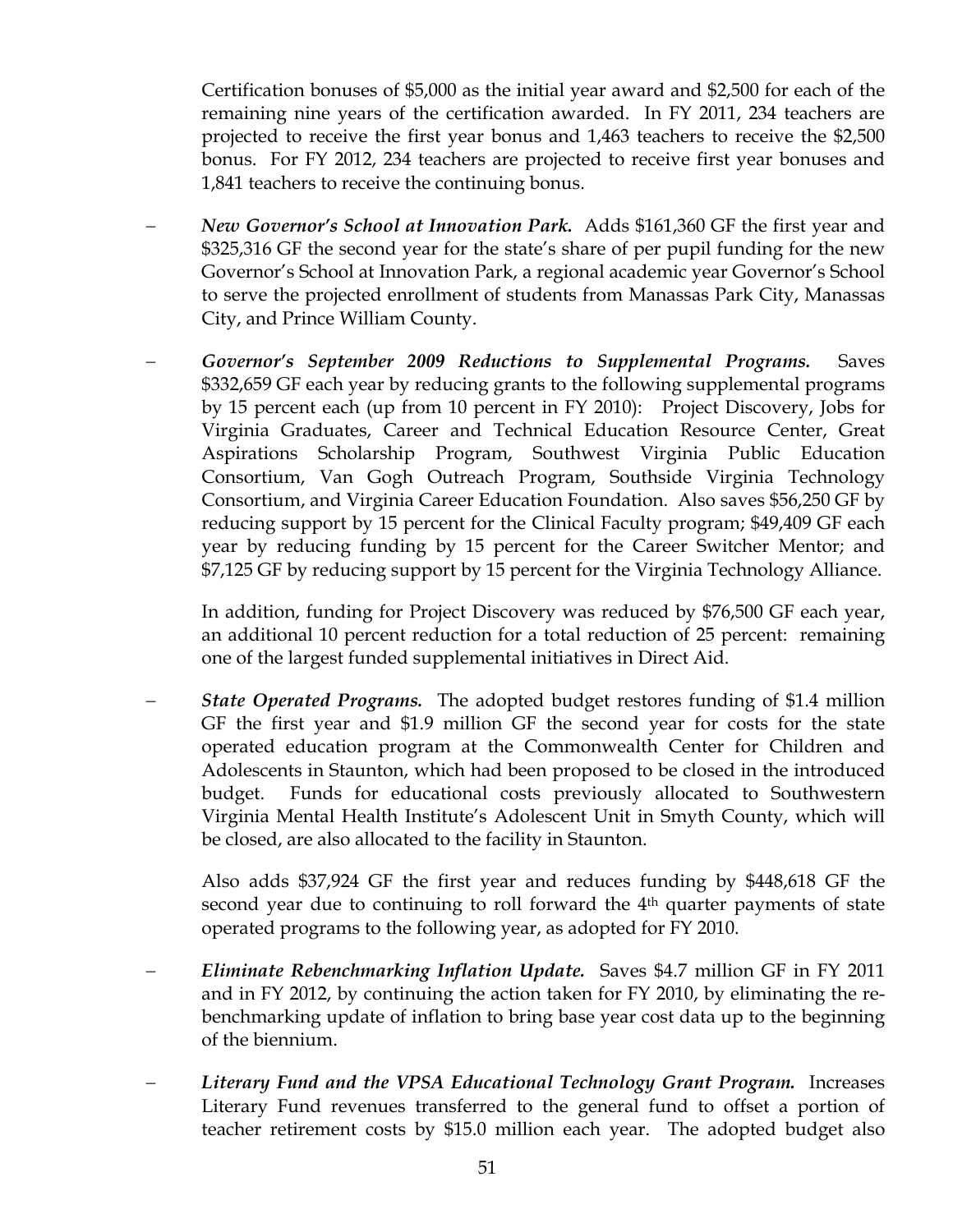restores \$57.6 million in FY 2011 and \$57.8 million in FY 2012 to school divisions for the VPSA educational technology grant program, which had been proposed for elimination in the introduced budget. (The Literary Fund will provide the \$13.5 million in FY 2012 to pay the first year payment needed for the five year debt service notes for the new VPSA grants issued.) In addition, after including an additional \$3.6 million each year from estimated additional speeding fines, the Literary Fund revenue allocation for retirement and social security payments totals \$141.6 million in the first year and \$128.1 million in the second year.

- − *Composite Index.* The introduced budget proposed saving a net \$29.5 million in FY 2011 by delaying the Composite Index update until FY 2012. The adopted budget restores this funding and also provides supplemental payments of \$116.5 million GF the first year and \$57.6 million GF the second year for "hold harmless" funding (100 percent the first year and 50 percent the second year) for those school divisions whose Composite Index increased from the 2008-10 biennium to the 2010-12 biennium as a result of the routine rebenchmarking process.
- − *Distribute Central Appropriations Amounts to Agency Budgets.* Reduces funding by \$18.2 million GF each year by adjusting the agency budget to reflect amounts moved from Central Appropriations that reflect retirement benefit rate savings.
- *School Bus Replacement.* Reduces funding by \$9.8 million GF the first year and \$9.6 million GF the second year by extending the calculation for school bus replacement from 12 years to 15 years.
- − *Textbooks.* Reduces funding by \$15.6 million GF the first year and \$18.5 million GF the second year, a reduction of approximately one-third of textbook funding.
- − *Federal Revenue Deduct.* Reduces funding by \$17.0 million GF in each year to more accurately reflect current funded support costs as a percent of total SOQ costs of 38.1 percent.
- − *Technical Corrections.* Reduces funding by \$29.3 million GF the first year and \$29.6 million GF the second year for technical corrections related to: 1) the remaining regional program expenditures from non-personal improvement and substitutes; 2) restoring the facility support positions in the non-personal support side of the SOQ model; 3) combined average daily membership when calculating the prevailing non-personal support services costs; and 4) correcting Dinwiddie school division's calculation for the Composite Index.
- *Linear Weighted Average.* Reduces funding by \$39.2 million GF the first year and \$39.5 million GF the second year by including zeroes in the linear weighted average calculation for support non-personal costs.
- *Supplant GF With Remaining Federal Stabilization Funds.* Reduces SOQ Basic Aid funding by \$126.4 million GF the first year, which is offset by a like amount of federal stabilization funds.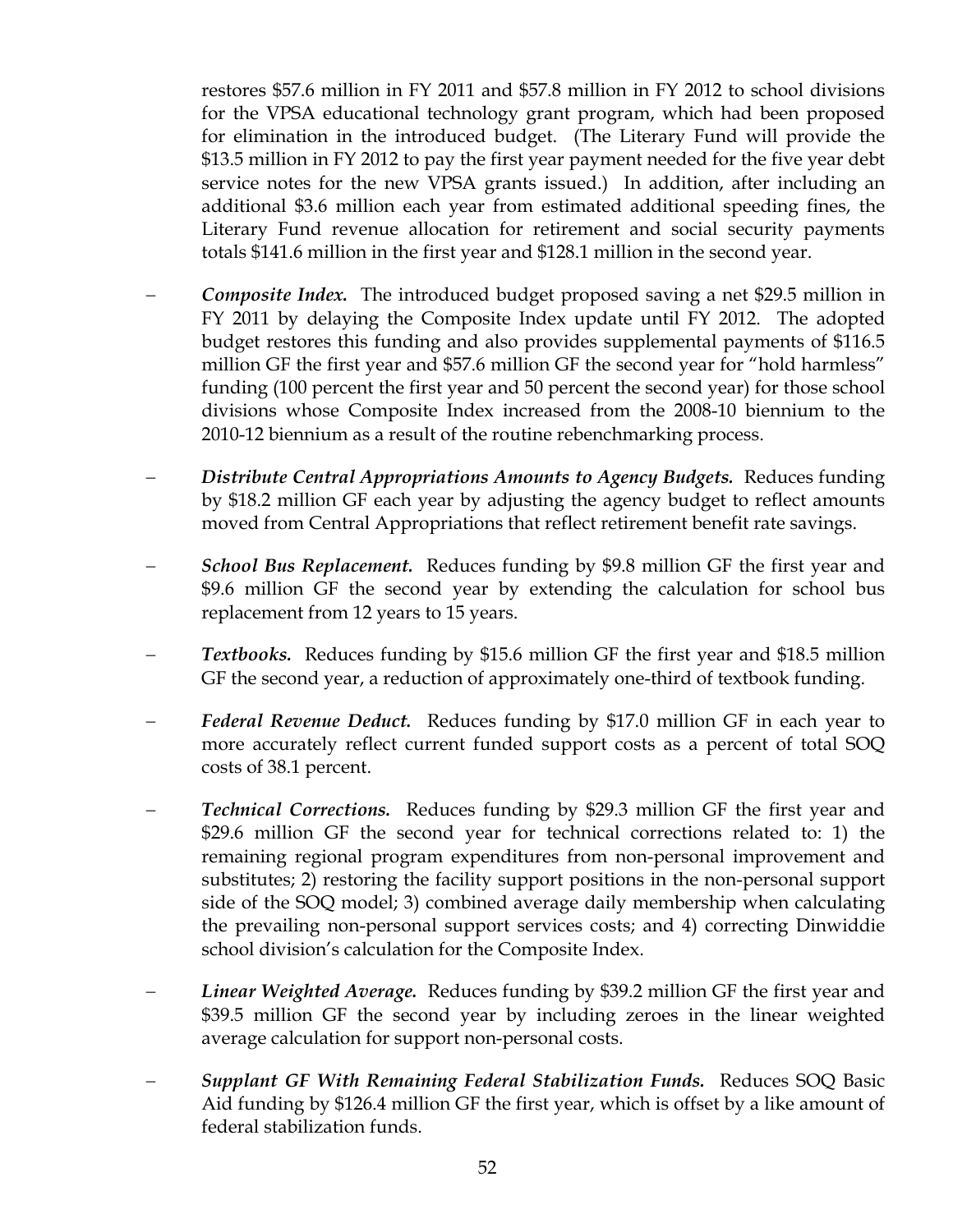- − *Lottery-Funded Programs.* Reduces general funds by \$87.3 million the first year and \$77.5 million the second year, reflecting the following actions:
	- An increase in the Lottery forecast of \$5 million each year due to the addition of the Power Ball game, as recommended by the Lottery Board;
	- Increasing the School Breakfast reimbursement by 10 percent from 20 cents to 22 cents per breakfast, for an additional cost of \$244,297 the first year and \$289,585 the second year;
	- Capturing an additional \$7.9 million the first year and \$6.1 million the second year in non-participation savings rate of 21.7 percent (up from 14.8 percent in the budget as introduced) from the Virginia Preschool Initiative for At-Risk Four-Year-Olds based on fiscal year 2010 actual participation levels;
	- Targeting the K-3 Class Size Reduction program by limiting participation to schools with free lunch higher than 30 percent, which generates savings of \$18.5 million the first year and \$17.7 million the second year;
	- Eliminating the Enrollment Loss program for savings of \$7.6 million the first year and \$8.5 million the second year;
	- Eliminating the "Support for School Construction and Operating Costs" (\$35.1 million the first year and \$32.0 million the second year in the budget as introduced); and
	- Supplants funding for Remedial Summer School (\$25.1 million the first year and \$25.5 million the second year), English as a Second Language (\$37.3 million the first year and \$39.1 million the second year), and part of Textbook (\$24.9 million the first year and \$12.9 million the second year) with the Lottery Proceeds Fund rather than the general fund.
- − *Eliminate Certain School Expenditures from Basic Aid Calculations.* Reduces funding by \$121.6 million GF the first year and \$122.1 million GF the second year by removing certain expenditure costs included in the SOQ Basic Aid calculations:
	- *Other Benefits (ASR Object Code 2800).* The ASR (Annual School Report) defines 2800 as "Includes annual and sick leave payments for personnel who terminate employment, as well as pension/retirement plans that are specific to a locality and the cost for contract buy-outs."
	- *Certain Capital Outlay Replacement (ASR Object Code 8100).* This expenditure object code includes capital outlay replacement other than technology and for facilities, including machinery, equipment, furniture, fixtures, communications equipment, and motor vehicles that are capitalized and cost more than \$5,000.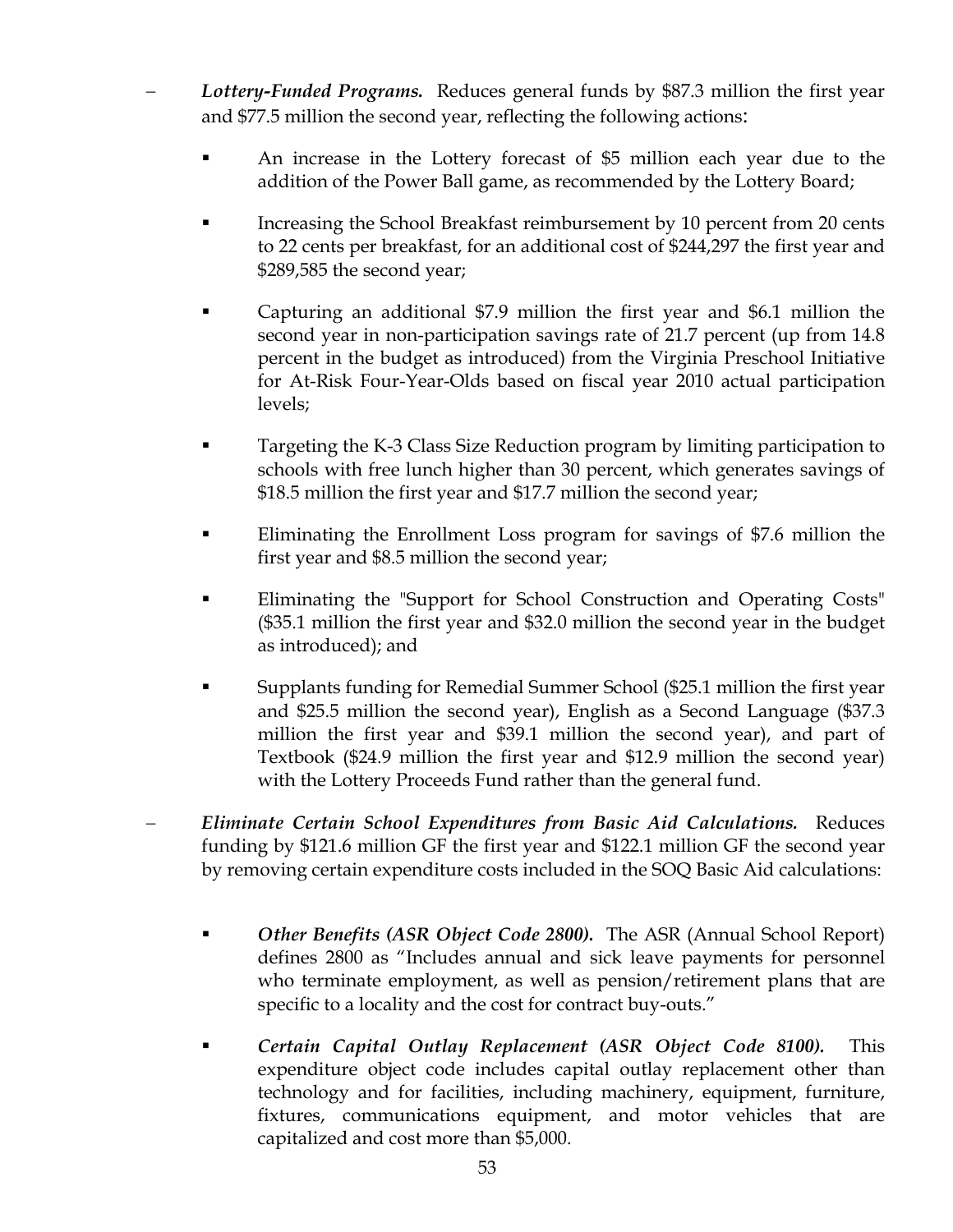- *Miscellaneous (ASR Object Code 5800*)*.*
- *Travel (ASR Object Code 5500).*
- *Leases/Rentals (ASR Object Code 5400) and Facilities Non-Personal Costs.* This expenditure object code includes payments for leases that are not capitalized and rental of land,structures, and equipment (does not included expenditures made under a lease-purchase agreement).
- − *Fund Health Care Premiums Based on Statewide Prevailing Average Actual Participation Rates.* Reduces funding by \$134.2 million GF the first year and \$135.0 million GF the second year by calculating Basic Aid funding for health care premiums based on actual statewide division-level premiums weighted for the plan type participation. Statewide, 68.7 percent of full-time equivalent positions participate in their school divisions' health care plan, or 66.1 percent based on the linear weighted average. The health care premium of \$3,375 funded in the introduced budget represents the statewide prevailing average of the divisionlevel premium weighted for plan type participation (\$5,107) multiplied by the prevailing rate of overall employee participation in any employer-provided health care plan (66.1 percent).

| <b>Health Care Plan Type</b> | Current<br><b>Funding Basis</b> | <b>Actual Statewide</b><br><b>Participation Rates</b> |
|------------------------------|---------------------------------|-------------------------------------------------------|
| <b>Employee Only</b>         | 33.3%                           | 41.2%                                                 |
| <b>Employee Plus One</b>     | 33.3                            | 13.4                                                  |
| Family                       | 33.3                            | 14.1                                                  |
|                              | 100.0%                          | 68.7%                                                 |

- − *Tuition Revenue from Virtual Virginia.* Adds \$100,000 NGF in each year for additional tuition revenue from the Virtual Virginia program.
- − *Language Changes.* 
	- *Temporary Flexibility on SOQ Staffing Standards.* To provide temporary flexibility, allows school divisions to increase teacher-to-pupil ratios in kindergarten through grade 7 and English classes for grades 6 through twelve by one additional student. In addition, the teacher-to-pupil staffing ratio requirements for Elementary Resource teachers, Prevention, Intervention and Remediation, English as a Second Language, Gifted and Talented, Career and Technical funded programs are waived; and the instructional and support technology positions, librarians and guidance counselors staffing ratios for new hires are waived.
	- *Carry Over Language Continued.* Allows localities to carry over into FY 2012 any remaining available state fund balances.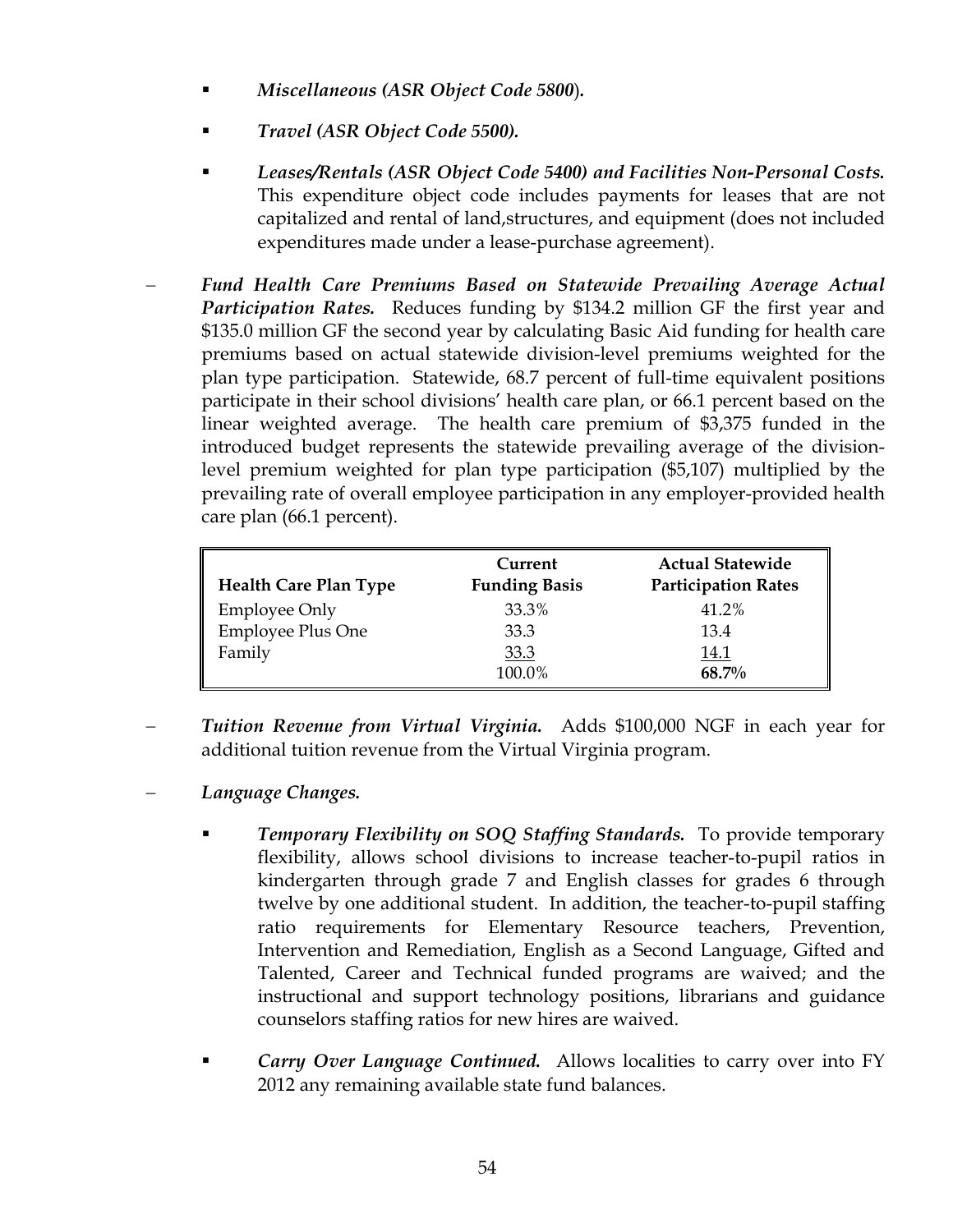- *Summer Governor's Schools.* Provides the Department of Education authority to adjust the tuition rate, type of programs offered, the length of programs, and the number of students enrolled in the Summer Governor's Schools and Foreign Language Academies.
- *Lottery.* Reinstates the local required match for Lottery-funded programs and ends the local maintenance of effort requirement for the Support for School Construction and Operating Costs account funded with Lottery proceeds.
- *Textbooks.* Clarifies that school divisions may use textbook funding for the purchase of electronic textbooks or other technology integral to the curriculum and technology equipment required to read and access the technology. Also reinstates local matching requirements.
- *Virginia Preschool Initiative.* Clarifies that half day programs are a minimum of three hours and specifies that for purposes of meeting the local match at least 75 percent must be cash and no more than 25 percent may be in-kind contributions.
- *School Nurse Expenditures.* Requires school divisions to spend 100 percent of the allocation on school nurse expenditures rather than budget and spend as needed.
- *State Funds Allocated in Locality Budget.* Clarifies that all state and local matching funds required by Direct Aid programs be appropriated to the budget of the local school board.
- *Career and Technical Education Equipment Payments.* Clarifies that there is no local match requirement in order to receive this state funding.
- *K-3 Primary Class Size Staffing Ratios.* Clarifies the types of positions that are eligible to meet the staffing requirements. In addition to special education teachers, instructional aides are not permitted to be counted towards meeting the required teacher-to-pupil ratios.
- *Elimination of Four Reports.* As recommended by the Virginia Department of Education in its November 2009 report, removes the requirements for the following four reports: 1) Individual Student Alternative Education Plan Report; 2) Plan and Report for Programs of Prevention, Intervention, and Remediation; 3) SOL Web-Based Technology Initiative; and 4) Status of Regional Alternative Education Placements.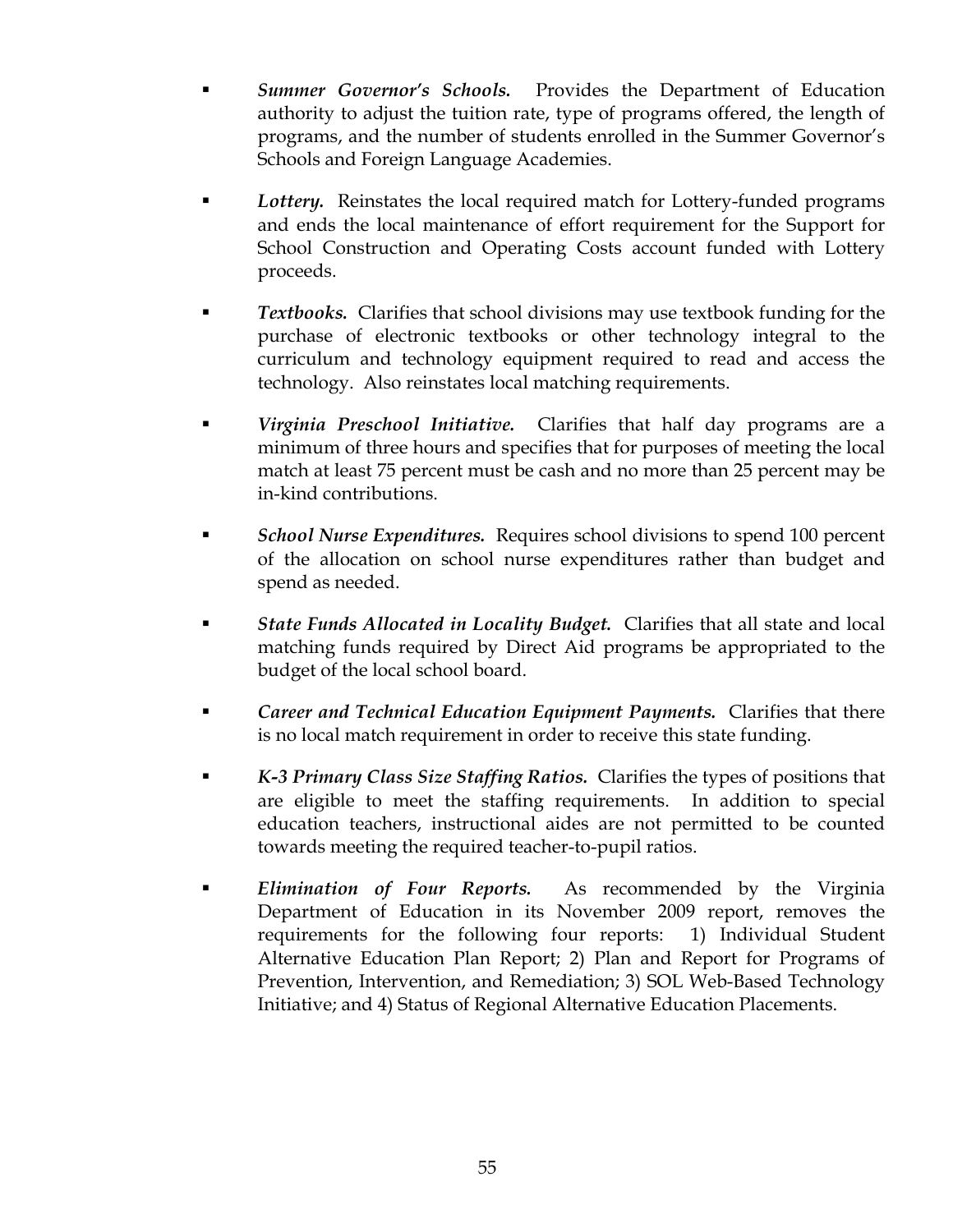| Appropriation Summary for the Education Assistance Programs                           |                                |                              |  |
|---------------------------------------------------------------------------------------|--------------------------------|------------------------------|--|
| <b>Standards of Quality</b><br>Basic Aid (Excluding State Fiscal Stabilization Funds) | FY 2011<br>\$2,782,127,827     | FY 2012<br>\$2,911,472,497   |  |
| Sales Tax                                                                             | \$1,078,800,000                | \$1,114,700,000              |  |
| Textbooks (split funded)                                                              | \$10,659,046                   | \$20,067,585                 |  |
| <b>Vocational Education</b>                                                           | \$66,262,297                   | \$66,403,848                 |  |
| Gifted Education                                                                      | \$31,066,860                   | \$31,245,002                 |  |
| <b>Special Education</b>                                                              | \$363,191,210                  | \$364,584,045                |  |
| Prevention, Intervention, and Remediation                                             | \$69,584,496                   | \$69,579,517                 |  |
| <b>VRS</b> Retirement                                                                 | \$104,436,895                  | \$133,424,839                |  |
| Social Security                                                                       | \$176,302,533                  | \$177,130,406                |  |
| <b>Group Life</b>                                                                     | \$6,484,029                    | \$6,515,863                  |  |
| Subtotal SOQ (In this Item)                                                           | \$4,688,915,193                | \$4,895,123,602              |  |
| SOQ Funded from State Fiscal Stabilization Funds, Item 133                            | \$126,372,427                  | <u>\$0</u>                   |  |
| <b>Total</b>                                                                          | \$4,815,287,620                | \$4,895,123,602              |  |
|                                                                                       |                                |                              |  |
| <b>Incentive Programs</b>                                                             |                                |                              |  |
| Governor's School                                                                     | \$14,207,194                   | \$14,696,365                 |  |
| Clinical Faculty                                                                      | \$318,750                      | \$318,750                    |  |
| <b>Career Switcher Mentoring Grants</b>                                               | \$279,983                      | \$279,983                    |  |
| Special Education - Endorsement Program                                               | \$600,000                      | \$600,000                    |  |
| Special Education - Vocational Education                                              | \$200,089                      | \$200,089                    |  |
| Composite Index Hold Harmless<br><b>Total</b>                                         | \$116,477,529<br>\$132,083,545 | \$57,599,781<br>\$73,694,968 |  |
|                                                                                       |                                |                              |  |
| <b>Categorical Programs</b>                                                           |                                |                              |  |
| <b>Adult Education</b>                                                                | \$1,051,800                    | \$1,051,800                  |  |
| <b>Adult Literacy</b>                                                                 | \$2,645,375                    | \$2,645,375                  |  |
| Virtual Virginia                                                                      | \$2,356,908                    | \$2,356,908                  |  |
| American Indian Treaty Commitment                                                     | \$75,669                       | \$77,348                     |  |
| School Lunch                                                                          | \$5,801,932                    | \$5,801,932                  |  |
| Special Education - Homebound                                                         | \$5,628,891                    | \$5,938,390                  |  |
| Special Education - Jails                                                             | \$3,698,491                    | \$4,065,031                  |  |
| <b>Special Education - State Operated Programs</b>                                    | \$34,170,169                   | \$35,993,791                 |  |
| <b>Total</b>                                                                          | \$55,429,235                   | \$57,930,575                 |  |
| <b>Lottery Proceeds Programs</b>                                                      |                                |                              |  |
| <b>Foster Care</b>                                                                    | \$12,896,417                   | \$13,605,123                 |  |
| At-Risk                                                                               | \$63,801,568                   | \$63,651,543                 |  |
| Virginia Preschool Initiative                                                         | \$67,607,769                   | \$68,300,290                 |  |
| Early Reading Intervention                                                            | \$14,720,585                   | \$14,787,821                 |  |
| Mentor Teacher<br>K-3 Primary Class Size                                              | \$1,000,000<br>\$73,229,929    | \$1,000,000<br>\$73,817,468  |  |
| School Breakfast Program                                                              | \$2,687,265                    | \$3,185,437                  |  |
| <b>SOL Algebra Readiness</b>                                                          | \$9,018,272                    | \$9,006,959                  |  |
| Alternative Education                                                                 | \$6,729,485                    | \$6,845,417                  |  |
|                                                                                       |                                |                              |  |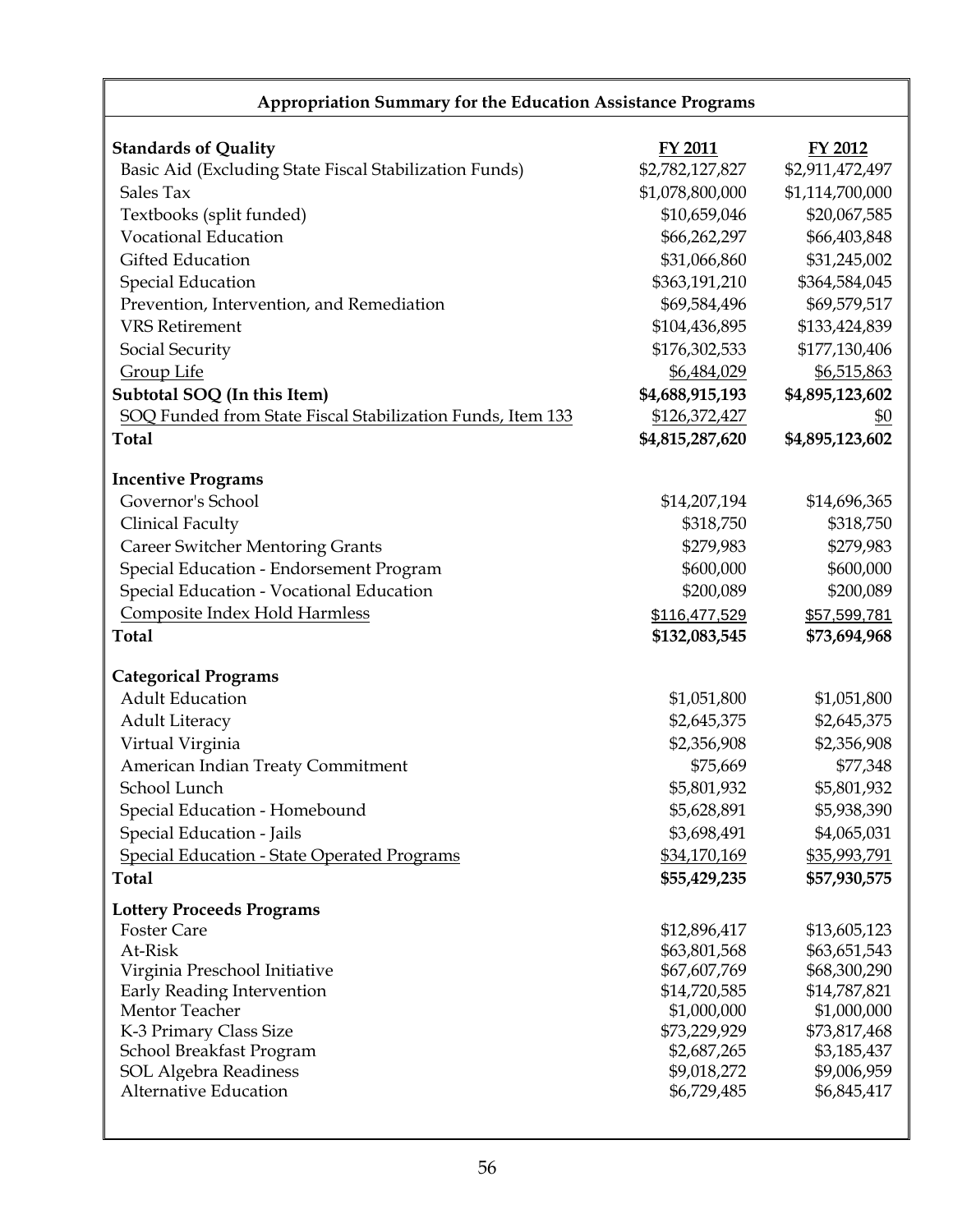| Appropriation Summary for the Education Assistance Programs (cont'd) |                |               |  |  |
|----------------------------------------------------------------------|----------------|---------------|--|--|
| <b>Lottery Proceeds Programs</b>                                     | <b>FY 2011</b> | FY 2012       |  |  |
| <b>ISAEP</b>                                                         | \$2,247,581    | \$2,247,581   |  |  |
| Special Education - Regional Tuition                                 | \$75,141,153   | \$82,400,653  |  |  |
| Vocational Education - Categorical                                   | \$10,400,829   | \$10,400,829  |  |  |
| No Child Left Behind/Education for a Lifetime                        | \$4,749,675    | \$4,749,675   |  |  |
| <b>Project Graduation</b>                                            | \$2,774,478    | \$2,774,478   |  |  |
| Supplemental Basic Aid                                               | \$938,311      | \$912,538     |  |  |
| Remedial Summer School                                               | \$25,064,692   | \$25,514,519  |  |  |
| English as a Second Language                                         | \$37,272,009   | \$39,141,229  |  |  |
| Textbooks (split funded)                                             | \$24,919,982   | \$12,858,440  |  |  |
| <b>Total</b>                                                         | \$435,200,000  | \$435,200,000 |  |  |
| Technology - VPSA                                                    | \$57,610,000   | \$57,792,000  |  |  |

# • **Department of Education (Central Office)**

- − *Governor's September 2009 Budget Reductions.* With the exception of the capture of balances, continues proposed reductions for savings of \$1.8 million GF.
- − *Distribute Central Appropriations Amounts to Agency Budgets.* Reduces funding by \$411,037 GF each year by adjusting the agency budget to reflect amounts moved from Central Appropriations that reflect retirement benefit rate savings.
- − *Project Graduation.* Eliminates funding of \$188,302 GF each year for Project Graduation budgeted in DOE. There remains \$2.8 million each year for Project Discovery budgeted in Direct Aid.
- − *Nonpersonnel Operating Costs, Real Estate Fees, Payroll Services Bureau.*  Reduces funding by \$50,000 GF each year for nonpersonnel operating costs; \$1,505 GF each year for payroll services bureau costs; and adds \$4,281 GF each year to distribute amounts for real estate fees from DGS.
- − *Charge School Divisions for Non-AP Virtual Virginia.* Reduces funding by \$18,750 GF each year by charging school divisions tuition for non-AP courses.
- *Indirect Cost Recovery.* Adds \$200,000 NGF each year for additional indirect cost recovery revenue.
- − *Report on Services for Children with Autism Spectrum Disorders.* Directs DOE to evaluate options for enhancing the early intervention system and improving services for school-age children with autism spectrum disorders*.*
- − *Education Technology Report.* Eliminates duplicative requirement for school divisions to report technology expenditures in the Annual School Report*.*